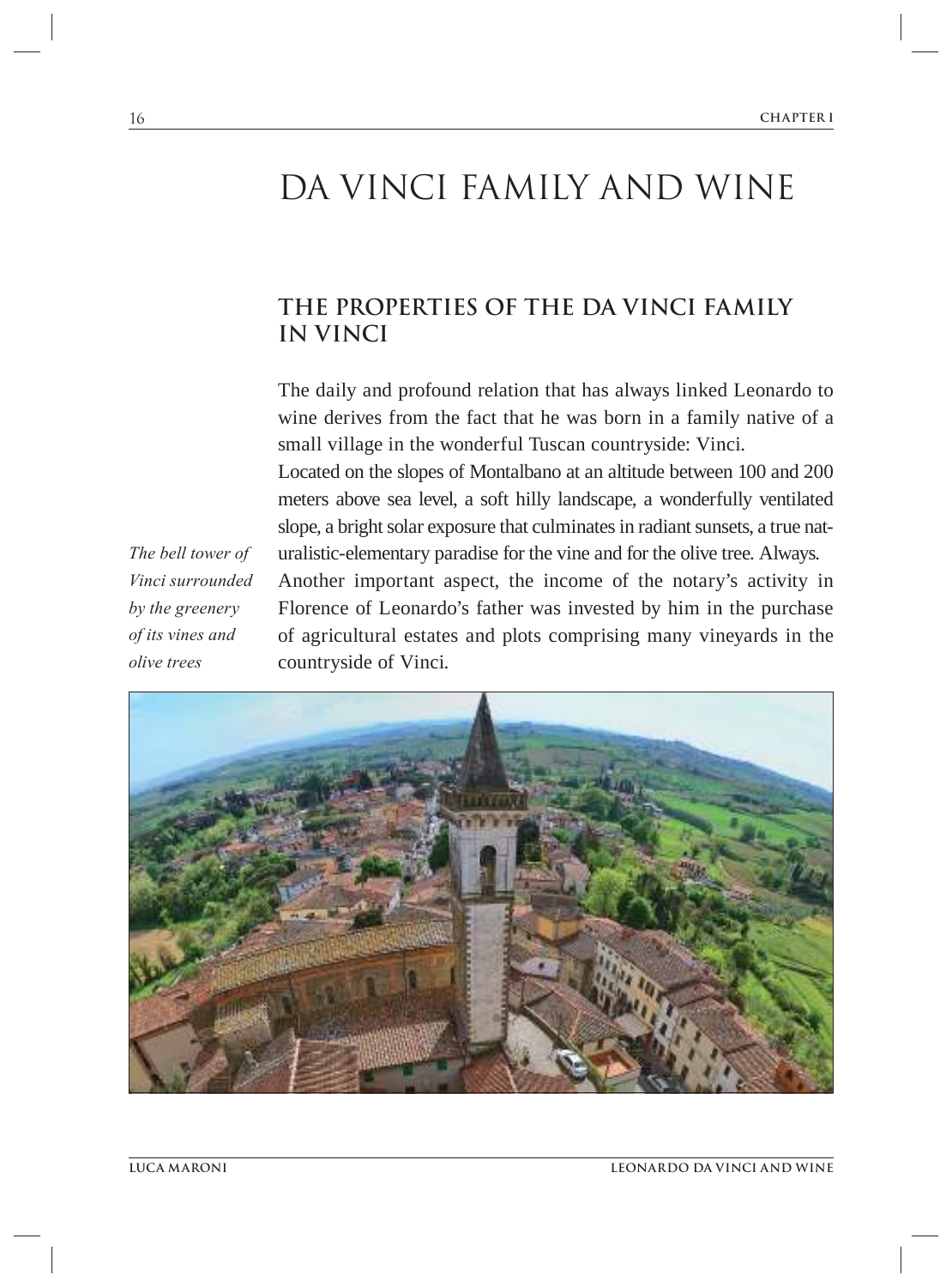

According to a thesis by some distinguished Leonardian academics among whom Alessandro Vezzosi, the family surname would derive from the neo-latin word *"Vincus",* from vinco, vincastro, the willow, the tree from which the branches are pruned (salci), used to bind the vines, technique still applied today in autumn and which characterizes and is detectable throughout the rural landscape of Vinci.

The other members of the family were therefore involved in wine-making activities and, as in the case of uncle Francesco and Leonardo's grandfather, Antonio, they did not disdain to work their own vineyards *"with their own hands"*.

A heritage of farms, land, olive groves and vineyards of uncommon consistency that of the Da Vinci family, over 30 lots of not always specifed size, but that in the sum of the surfaces mentioned (in staora, unit of measure in Tuscany during the period of Leonardo, approximately 525.01 sqm) is close to over 20 hectares today.

A large extension of land compared to the average of the properties at that time, that can be estimated at around 6 staiora. A total area that certainly required a productive application, probably professional, unlikely it could be familiar or personal.

*The landscape of Vinci in its natural nuance, then Leonardian*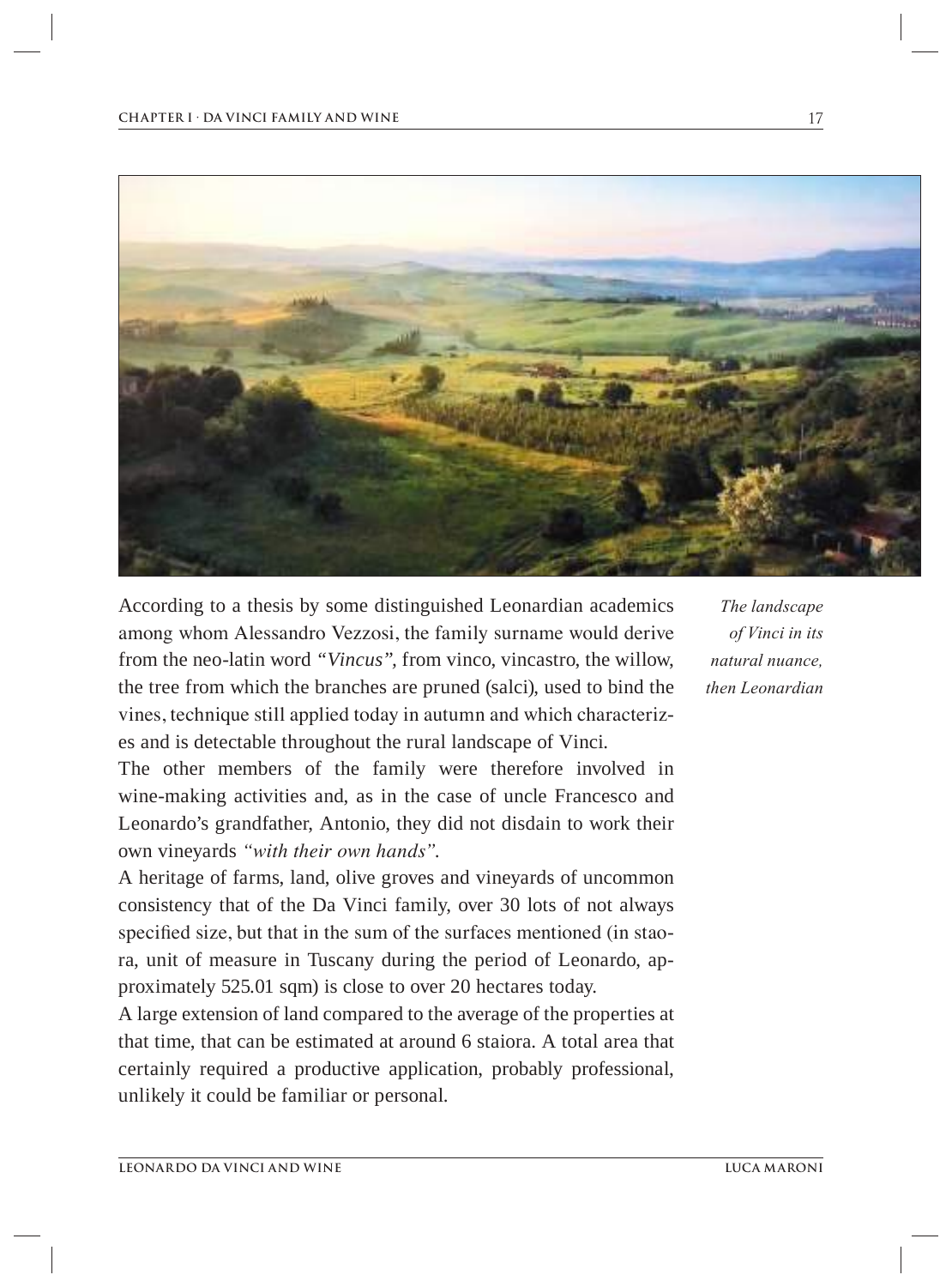### **LEONARDO AND THE FOOD**

The references and quotations that Leonardo reserves for food in his

autograph codes are less numerous and frequent than those concerning wine.

He was from Tuscany and native of Vinci, and his home table of childhood and adolescence was characterised of local products.

Bread, oil, salad, vegetables, cheese, salami, meat, eggs and fruit that were directly produced and / or hunted in the countryside of Vinci and Montalbano.

Even when he lived in Milan, the list of food shopping was primarily based on the aforementioned products, and contrary to what is disclosed, it does not result from any Leonardo's sentence or observation that he was vegetarian.

Bread: always regularly purchased and cited as a fruit of the oven, as food that nourishes the growth of the individual, from baby to man. The wheat as the sweetness of the sun, of the earth, of water and of the air, nourished and matured by elements of which nature is composed and through the seed-gene of this or that vegetable give themselves as a gift. Food, elementary gift.

Regarding the wheat, in sheet 87 recto of the Codex Atlanticus, Leonardo draws a mechanical device for its grinding with the inscription: *"modo di macinare grano".* 

*Codex Atlanticus, sheet 87 recto*

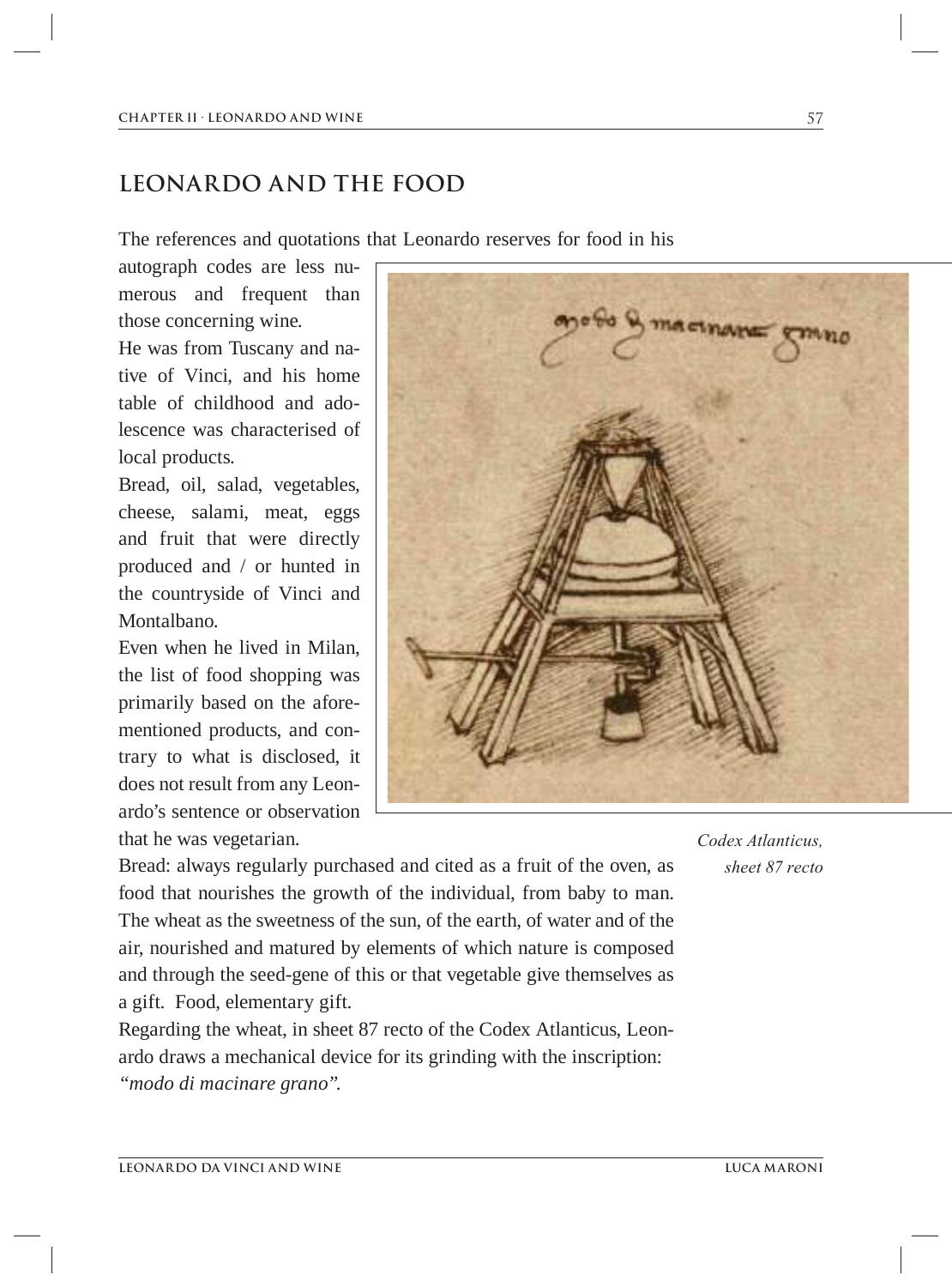# **THE DISECLIPSING OF LEONARDO'S VINEYARD IN MILAN**

#### 20 March 2015 was a special date.

Without any of us having been able to predict such a day as that of the physical replanting of Leonardo's vineyard, the date that was effectively defned, resulted in absolutely unique day.

In particular thanks to four coinciding, astronomical, therefore extra-human reasons.

The spring equinox, the lunar perigee, the new moon and the solar eclipse.

The equinox: the moment in which the plants had come back to the land of Milan, the day would have lasted longer than night, a sign of rebirth, of increasing luminosity, of solar and fruitful auspiciousness. On March 20, the Earth's axis was perpendicular to the sun's rays, a condition that only returns twice a year. After this day, the axis will begin to tilt, making sure that the light lasts longer in the day time in our hemisphere.

The lunar perigee: in astronomy it measures the minimum distance between two planets. A variable measure in the earth-moon case from 357.000 Km. To 406.000 Km.



*On 20 March 2015, with Letizia and Piero Castellini toasting to Leonardo's reborn vineyard*

Well, the perigee of 20 March 2015 foresaw a distance between earth and moon of 357,583 Km, as we can image very close to the minimum limit of distance. Moon that at 06.36 am of 20 March became new. Even more symbolically and fatally relevant was the event of the solar eclipse that interested the earth in that day.

171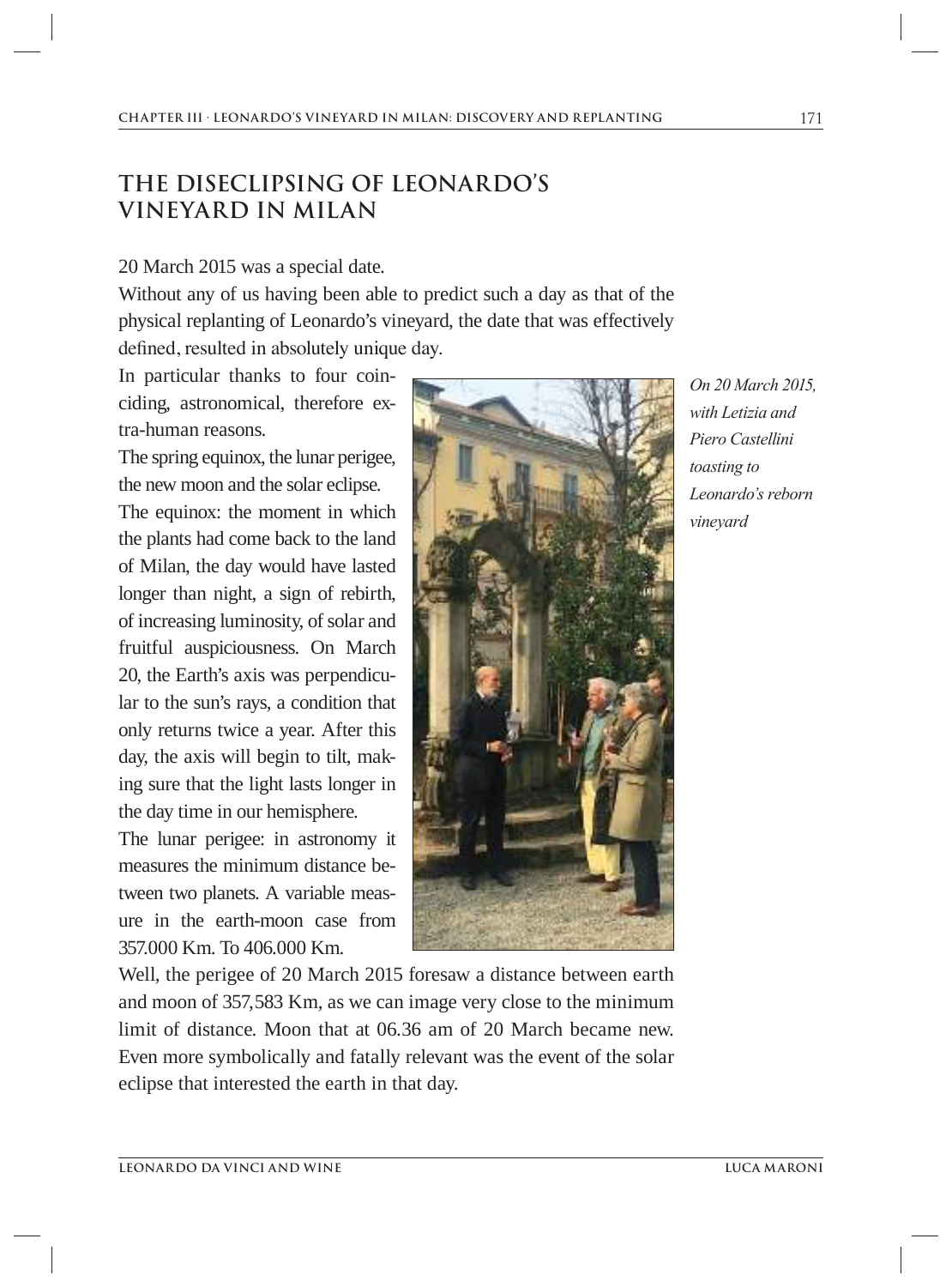From Milan to Zanobi Boni, my Farmer,

Li 9 December 1515

The last four carafes they were not according to my expectation, and I regretted it.

The Fiesole vines cultivate in a better way they should provide to our Italy most excellent wine, as in Ser Ottaviano.

You know that I also said that you should fertilize the rope when it is inserted in the ground with the rubble of works or of demolished walls, and this dries the root, the stem, and so the leaves from the air attract the substances suitable for the perfection of the bunch.

Then pessimally for our days we made wine in open tanks, and so the essence of the fruit in the boiling has escaped through the air, and there is nothing left but a moist and faded colored of the skins and of the pulp; then the wine is not moved from one tank to another how it should be done, and for this reason the wine is made turbid and heavy for the bowels.

Thereby if you and others would made sense of this reasons, we would drink excellent wine.

M.N.D. Save you.

Leonardo da Vinci

*Reproduction of Leonardo's letter of 1515 to his oenologist*